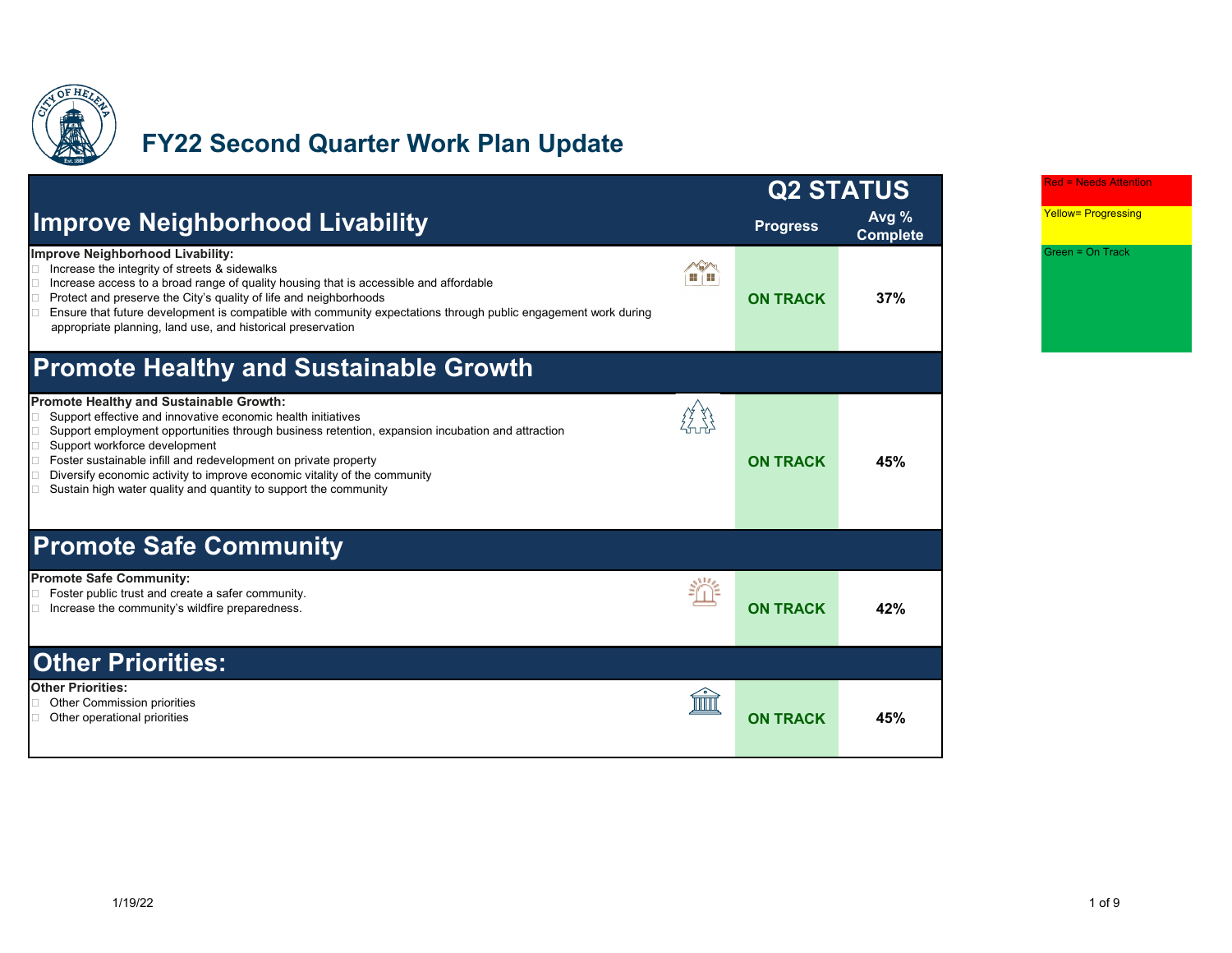#### **Promote Healthy and Sustainable Growth:**

Support effective and innovative economic health initiatives

 $\Box$  Support employment opportunities through business retention, expansion incubation and attraction  $\Box$  Support workforce development

Support workforce development

Foster sustainable infill and redevelopment on private property Diversify economic activity to improve economic vitality of the community

□ Sustain high water quality and quantity to support the community

| <b>Focus Area</b>                  | <b>Activity</b>                                                                                    | Q2 Status %<br>Completed | <b>Project On</b><br>Track? Y/N | Update                                                                                                                                                                                                                                                                                                                                                                                                                                                                                             |
|------------------------------------|----------------------------------------------------------------------------------------------------|--------------------------|---------------------------------|----------------------------------------------------------------------------------------------------------------------------------------------------------------------------------------------------------------------------------------------------------------------------------------------------------------------------------------------------------------------------------------------------------------------------------------------------------------------------------------------------|
| <b>Economic Development</b>        | Invest in economic development recruitment and community development navigation of City processes. | 50%                      | Y                               | Investment in an Economic Development professional was approved as part<br>of funding to MBAC through ARPA. This professional will focus on business<br>recruitment, retention, and expansion in the City of Helena.                                                                                                                                                                                                                                                                               |
| <b>Fiscal Stability</b>            | Support implementation of fiscal stability policies                                                | 60%                      | Y                               |                                                                                                                                                                                                                                                                                                                                                                                                                                                                                                    |
|                                    | Financial Enterprise Resource Planning (ERP) software                                              | 44%                      | Y                               | Phase 1 (ERP Selection) - City hired Berry Dunn as the project consultant to<br>assist with the evaluation and selection of an ERP system and is on contract<br>to provide implementation oversite as needed. Fact finding sessions are<br>complete. The project team is finalizing the technical needs requirements the<br>first week of January. Next steps are RFP development, vendor selection and<br>contract negotiations earmarked to be completed by May 2022.                            |
| <b>Staff Efficency Improvement</b> | <b>Office Workstations</b>                                                                         | 40%                      | Y                               | 3 out of 4 workstations are in place. One more workstation is pending.<br>Ergonomic office furniture has been delivered to exisitng staff. Project has<br>been expanded to build out 4-5 more workstations. Partitians have been<br>ordered. Next steps are to receive ergonomic furniture for Budget Officer and<br>Project Manager, network drops installed, move filing, printers and copiers to<br>allow for remaining buildout of workstations. Project is expected to be<br>complete by May. |
|                                    | M-files and electronic filing                                                                      | 30%                      | Y                               | Attending all available trainings, converting documents to work in Mfiles                                                                                                                                                                                                                                                                                                                                                                                                                          |
| <b>Facility Mgmt Efficency</b>     | Computerized Maintenance Management Software                                                       | 60%                      | Y                               | Contracted with vendor; Facility assessments complete                                                                                                                                                                                                                                                                                                                                                                                                                                              |
| <b>Facility Mgmt Efficency</b>     | Facilities energy deficiencies study                                                               | 10%                      | N                               | Did not engage with consulting engineers in FY21. Will work with the<br>Sustainability Coordinator to finalize the Energy Performance Contract RFP                                                                                                                                                                                                                                                                                                                                                 |
| Water & Sewer Service and Plants   | Continue to Develop City Water Rights                                                              | 30%                      | Y                               | Proiect will start drilling in Feb.                                                                                                                                                                                                                                                                                                                                                                                                                                                                |
|                                    | Cruse Infrastructure study                                                                         | 20%                      | Y                               | Consultant has been selected                                                                                                                                                                                                                                                                                                                                                                                                                                                                       |
|                                    | <b>Digester Liquid Blowers</b>                                                                     | 100%                     | Y                               | Blower ordered 9/23/2021 from Power Service.                                                                                                                                                                                                                                                                                                                                                                                                                                                       |
|                                    | DNRC Pond - Stormwater Inlet Lining - Capital Area                                                 | 90%                      | Y                               | Closing punchlist                                                                                                                                                                                                                                                                                                                                                                                                                                                                                  |
|                                    | Drying Bed Pavement/Roll-off                                                                       | 40%                      | Y                               | Signed Contract. Spring Construction                                                                                                                                                                                                                                                                                                                                                                                                                                                               |
|                                    | Engineering of the Malben/Hale Tank and pressure zones                                             | 5%                       | Y                               | RFQ process will start this winter                                                                                                                                                                                                                                                                                                                                                                                                                                                                 |
|                                    | <b>Hydrant Replacement Project</b>                                                                 | 20%                      | Y                               | Being designed                                                                                                                                                                                                                                                                                                                                                                                                                                                                                     |
|                                    | I&C Electrician Building Mezzanine                                                                 | 10%                      | Y                               | Awaiting a bid return from Golden Eagle Construction                                                                                                                                                                                                                                                                                                                                                                                                                                               |
|                                    | Integrated Solid Waste Master Plan                                                                 | 5%                       | Y                               | Filling the steering committee positions                                                                                                                                                                                                                                                                                                                                                                                                                                                           |
|                                    | <b>K-Mart Pond Improvements</b>                                                                    | 5%                       | Y                               | Negotiating design contract                                                                                                                                                                                                                                                                                                                                                                                                                                                                        |
|                                    | Lamphole/manhole Replacement                                                                       | 5%                       | Y                               | In preliminary desdign                                                                                                                                                                                                                                                                                                                                                                                                                                                                             |
|                                    | Monitor Pressure Reducing Valves (4)                                                               | 25%                      | Y                               | Project has been awarded                                                                                                                                                                                                                                                                                                                                                                                                                                                                           |
|                                    | <b>MRTP Natural Gas Heater (Pretreatment)</b>                                                      | 100%                     | Y                               | Completed                                                                                                                                                                                                                                                                                                                                                                                                                                                                                          |
|                                    | <b>MRTP/TMTP Chemical Feed Systems</b>                                                             | 78%                      | Y                               | Can only be worked in low demand season. On chemcial stroage upgrade                                                                                                                                                                                                                                                                                                                                                                                                                               |
|                                    | Reeders / Upper Hale Connection Engineering                                                        | 5%                       | Y                               | Start RFQ process this winter                                                                                                                                                                                                                                                                                                                                                                                                                                                                      |
|                                    | Rodney Phase II Water                                                                              | 15%                      | Y                               | Plans are being finalized and plan to advertise for bid in Feb.                                                                                                                                                                                                                                                                                                                                                                                                                                    |
|                                    | Roll off Container                                                                                 | 100%                     | Y                               | Container is in service.                                                                                                                                                                                                                                                                                                                                                                                                                                                                           |
|                                    | Roll-off Drying Bed Pavement                                                                       | 5%                       | Y                               | Signed Contract. Spring Construction                                                                                                                                                                                                                                                                                                                                                                                                                                                               |
|                                    | SCADA System/Software Update                                                                       | 40%                      | Y                               | Computers have been ordered by IT                                                                                                                                                                                                                                                                                                                                                                                                                                                                  |
|                                    | Secondary Sampler                                                                                  | 100%                     | Y                               | Completed                                                                                                                                                                                                                                                                                                                                                                                                                                                                                          |

经总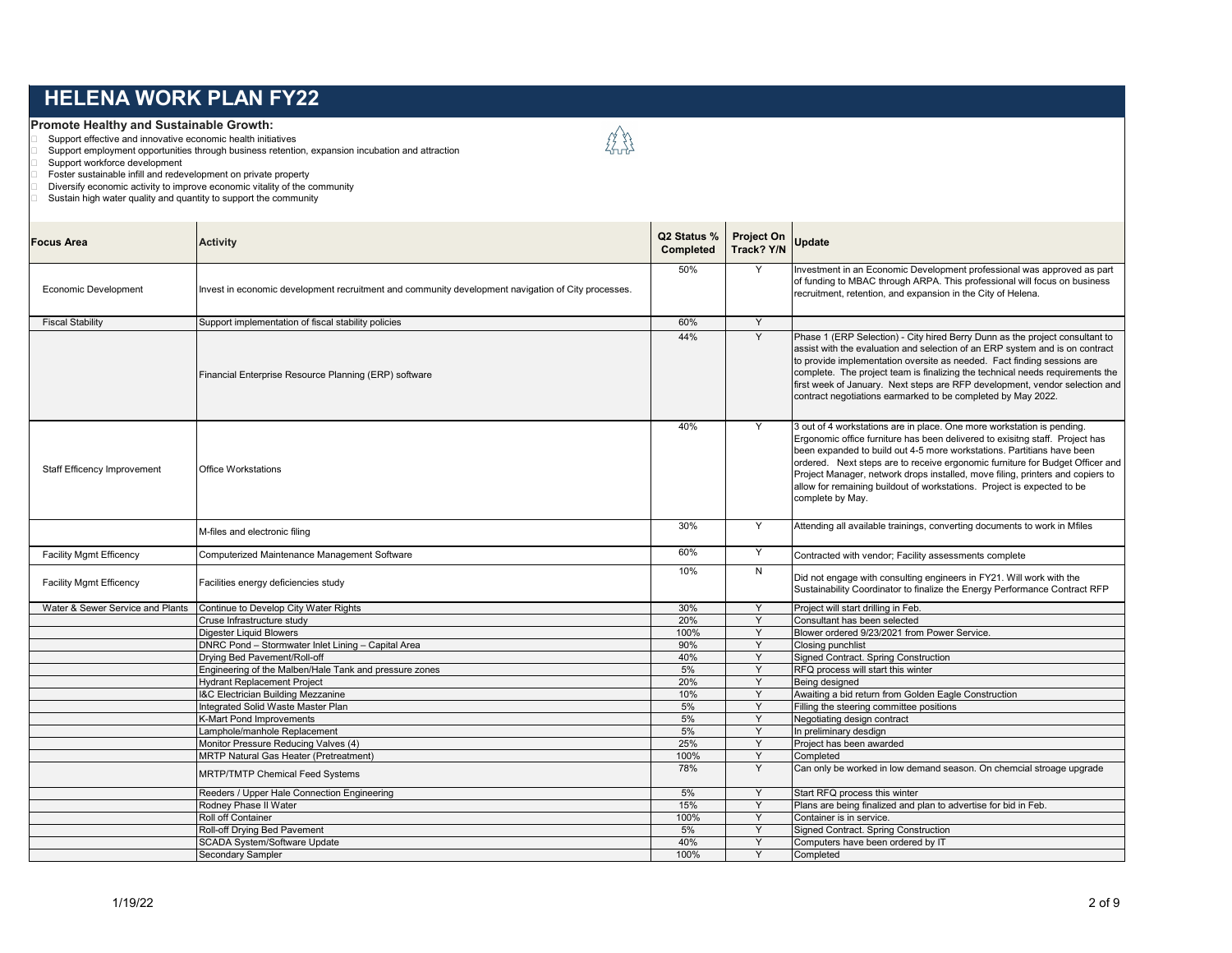#### **Promote Healthy and Sustainable Growth:**

Support effective and innovative economic health initiatives

 $\Box$  Support employment opportunities through business retention, expansion incubation and attraction  $\Box$  Support workforce development

Support workforce development

Foster sustainable infill and redevelopment on private property Diversify economic activity to improve economic vitality of the community

□ Sustain high water quality and quantity to support the community

| <b>Focus Area</b>              | <b>Activity</b>                                                                                                                                 | Q2 Status %<br>Completed | <b>Project On</b><br>Track? Y/N | <b>Update</b>                                                                                                       |
|--------------------------------|-------------------------------------------------------------------------------------------------------------------------------------------------|--------------------------|---------------------------------|---------------------------------------------------------------------------------------------------------------------|
|                                | <b>Shared Service Line</b>                                                                                                                      | 5%                       | $\checkmark$                    |                                                                                                                     |
|                                | <b>Shared Sewer Lines</b>                                                                                                                       | 5%                       | Y                               | N Sanders Street is scheduled for spring construction                                                               |
|                                | Standby Generaotr (Back Plant)                                                                                                                  | 20%                      | $\checkmark$                    | Contract is in process                                                                                              |
|                                | <b>TMTP Backwash Actuator</b>                                                                                                                   | 100%                     | $\vee$                          | Installed and working                                                                                               |
|                                | <b>TMTP Carbon Feeder</b>                                                                                                                       | 60%                      | Y                               | Currently being workied on by staff                                                                                 |
|                                | <b>TMTP</b> Generator Upgrade                                                                                                                   | 75%                      | $\vee$                          | Working with contractor on construction start date                                                                  |
|                                | <b>TMTP HVAC Primary Pumps</b>                                                                                                                  | 10%                      | v                               | On-site meeting with Core on the new operating propgram                                                             |
|                                | <b>TMTP HVAC Secondary Pumps</b>                                                                                                                | 10%                      | $\vee$                          | On-site meeting with Core on the new operating propgram                                                             |
|                                | <b>TMTP Lagoon Cleaning</b>                                                                                                                     | 50%                      | Y                               | All historic sludge has been removed from facility. Lagoon 1 is currently drying.<br>Waiting spring to continue.    |
|                                | <b>TMTP Parking Lot Improvements</b>                                                                                                            | 100%                     | Y                               | Phase 1 has been completed. Phases to following in years to come.                                                   |
|                                | <b>Transfer Station Entrance Upgrades</b>                                                                                                       | 25%                      | Y                               | Project will be advertised in Feb.                                                                                  |
|                                | Upgrade the Pressure Reducing Valves                                                                                                            | 25%                      | $\overline{\mathsf{v}}$         | Project has been awarded                                                                                            |
|                                | <b>Wastewater Collection Master Plan</b>                                                                                                        | 10%                      | $\vee$                          | RFP has been Advertised and recieved 2 submittals                                                                   |
|                                | Wastewater Treatment Master Plan                                                                                                                | 10%                      | $\vee$                          | RFP has been Advertised and recieved 2 submittals                                                                   |
|                                | Water and Sewer Rate and System Development Fee Study                                                                                           | 20%                      | $\vee$                          | Consultant is hired and working on the plan                                                                         |
|                                | Water Facility Master Plan                                                                                                                      | 15%                      |                                 | RFP is currently being advertised                                                                                   |
|                                | Septic Dump Station Camera/Security                                                                                                             | 100%                     |                                 | Proiect complete.                                                                                                   |
| <b>Transportations Systems</b> | Implement Transparent Public interactions                                                                                                       | 85%                      |                                 | Implementing new communication plan.                                                                                |
|                                | Evaluate Parking needs and operations                                                                                                           | 25%                      | N                               | Preparing a Parking update. Planing on February timeframe.                                                          |
|                                | Evaluate efficiencies for Helena Transit services and implement changes in FY23                                                                 | 85%                      | Y                               | Plan on presenting some decision points to the Commission in February 2022.                                         |
|                                | Pilot IBS purchasing program in the Fleet Division, creating an in-house parts room for the Fleet purchasing<br>of parts and other consumables. | 75%                      | Y                               | Contract has been signed by IBS contractor. Contractor to be here to start<br>taking inventory on January 17, 2022. |
| <b>Staff Capacity</b>          | Hire Assistant City Attorney                                                                                                                    | 100%                     | Y                               | Completed. Assistant promoted and new deputy started on 1/10/2022.                                                  |
|                                | <b>Hire Community Development Engineer</b>                                                                                                      | 50%%                     | Y                               | Advertised position. Closes November 11, 2021                                                                       |
|                                | Hire Water Treatment Plant Operator to reduce overtime due to insufficient staffing and assure cross-                                           | 100%                     | Y                               | Hired 2 new positions.                                                                                              |
|                                | Transition Environmental Pre-Treatment Coordinator position from part-time to full-time to manage permits                                       | 100%%                    | $\checkmark$                    | Position has been hired                                                                                             |
| Vehicle & Equipment Purchase/  | Water Pickup/Hoist/Accessories Vehicle Replacement #410                                                                                         | 25%                      |                                 | Truck has been ordered                                                                                              |
|                                | Wastewater Pickup/Hoist/Accessories Vehicle Replacement #436                                                                                    | 100%                     | $\checkmark$                    | Vehicle has been replaced                                                                                           |
| <b>Public Access</b>           | Building Division will participate in E-Trakit Trainf when provided and make it availalbe to public                                             | 40%                      | $\vee$                          | Working with IT to develop E Trakit                                                                                 |

经数

**45% 96%**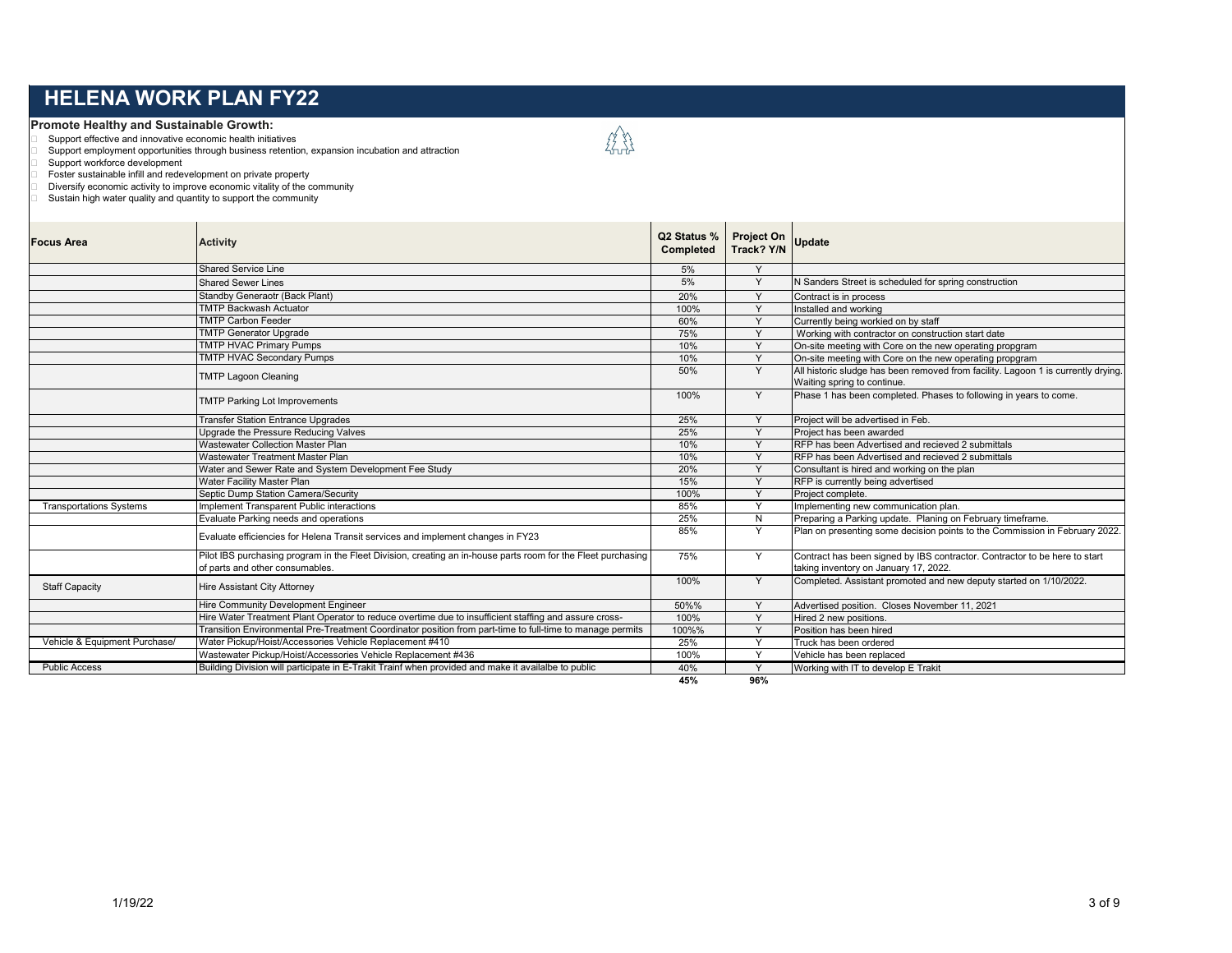**Improve Neighborhood Livability:**<br>□ Increase the integrity of streets & sidewalks

□ Increase access to a broad range of quality housing that is accessible and affordable<br>□ Protect and preserve the City's quality of life and neighborhoods<br>□ Ensure that future development is compatible with community exp

land use, and historical preservation

| <b>Focus Area</b>                                                 | <b>Activity</b>                                                                                                                                                                                       | Q2 Status % Project On<br>Completed | Track? Y/N               | <b>Update</b>                                                                                                                                                                                                  |
|-------------------------------------------------------------------|-------------------------------------------------------------------------------------------------------------------------------------------------------------------------------------------------------|-------------------------------------|--------------------------|----------------------------------------------------------------------------------------------------------------------------------------------------------------------------------------------------------------|
| Growth Plan                                                       | Planning Division will be finalizing the process for selecting the neighborhoods that will be the focus of the<br>Neighborhood Center process and will complete one of the Neighborhood Center plans. | 25%                                 | Y                        | Sixth Ward Midtowne selected as first Neighborhood Plan                                                                                                                                                        |
| Housing                                                           | Planning Division will finalize the policies and procedures for implementing the Housing Trust Fund and<br>funding one project.                                                                       | 80%                                 | Y                        | Draft guidelines developed. Advisory Board appointed Jan 2022                                                                                                                                                  |
| <b>Community Event Sponsorships</b><br><b>Commission Priority</b> | Big Sky Pride Event Sponsorship                                                                                                                                                                       |                                     |                          |                                                                                                                                                                                                                |
| City Office Facility                                              | City-County Building East entrance door replacement                                                                                                                                                   | 5%                                  | Y                        | Info sent to SHIPO for design recommendations                                                                                                                                                                  |
|                                                                   | City-County Building LED lighting retrofit                                                                                                                                                            | 5%                                  | Y                        | Engaging with contractors for proposals                                                                                                                                                                        |
|                                                                   | City-County Building Tile roof repairs                                                                                                                                                                | 5%                                  | Y                        | Engaging with contractors for proposals                                                                                                                                                                        |
|                                                                   | City-County Building West/South parking lot seal & striping                                                                                                                                           | 0%                                  | Y                        | Once the North ADA parking lot is complete, this project will be completed                                                                                                                                     |
|                                                                   | LED lighting retrofit (CF Garage, Boiler Room)                                                                                                                                                        | 5%                                  | Y                        | Engaging with contractors for proposals                                                                                                                                                                        |
|                                                                   | Law & Justice Center reimbursable projects (if needed)                                                                                                                                                | 75%                                 | Y                        | Police office reconfiguration construction began in December                                                                                                                                                   |
|                                                                   | Conference Room Audio/Video Improvements                                                                                                                                                              | 10%                                 | Y                        | <b>RFP</b> drafted                                                                                                                                                                                             |
| <b>Parks Facility</b>                                             | <b>CC Tennis Courts</b>                                                                                                                                                                               | 30%                                 | Y                        |                                                                                                                                                                                                                |
|                                                                   | Frontier / Memorial playground replacement                                                                                                                                                            | 15%                                 | Y                        |                                                                                                                                                                                                                |
|                                                                   | Kindrick Field Artificial Turf                                                                                                                                                                        | 0%                                  | $\overline{\phantom{0}}$ |                                                                                                                                                                                                                |
|                                                                   | Kindrick Field bleacher replacement                                                                                                                                                                   | 15%                                 | Y                        |                                                                                                                                                                                                                |
|                                                                   | Park Wells                                                                                                                                                                                            | 75%                                 | Y                        |                                                                                                                                                                                                                |
|                                                                   | Waukesha well project                                                                                                                                                                                 | 75%                                 | Y                        |                                                                                                                                                                                                                |
| <b>Transfer Station Facility</b>                                  | Pit Floor Improvements                                                                                                                                                                                | 5%                                  | Y                        | Project to be completed in the spring                                                                                                                                                                          |
|                                                                   | Solid Waste Master Plan                                                                                                                                                                               | 5%                                  | Y                        | Filling the steering committee positions                                                                                                                                                                       |
|                                                                   | <b>Transfer Station Entrance Improvements</b>                                                                                                                                                         | 30%                                 | Y                        | Design complete waiting on the gate to be delivered                                                                                                                                                            |
|                                                                   | Transfer Station Floor Resurfacing                                                                                                                                                                    | 5%                                  | Y                        | Project to be completed in the spring                                                                                                                                                                          |
|                                                                   | Warm Storage Building                                                                                                                                                                                 | 25%                                 | $\gamma$                 | Re-Design complete - Waiting to the Solid Waste Master Plan                                                                                                                                                    |
|                                                                   | Waste Oil Burner (Shared w/Residential & Commercial)                                                                                                                                                  | 5%                                  | Y                        | The project to be completed this spring                                                                                                                                                                        |
| Street/Sidewalk Improvement                                       | <b>Benton Turn Lanes</b>                                                                                                                                                                              | 55%                                 | Y                        | Design is complete, bidding this winter, construction summer of 2022                                                                                                                                           |
|                                                                   | Chip seal parking lot - Transit                                                                                                                                                                       | 100%                                | Y                        | Project complete.                                                                                                                                                                                              |
| <b>Commission Priority</b>                                        | <b>Henderson Street Flashers</b>                                                                                                                                                                      | 35%                                 | Υ                        | Finalizing design aspects and preparing to order RRFB's                                                                                                                                                        |
| <b>Commission Priority</b>                                        | Implement any sidewalk program changes including Slips/Trips/Fall Hazard Improvements                                                                                                                 | 75%                                 | Y                        | Implementing new programs, sidewalk coordinator has been hired. RFP from<br>contractors is under review, to conduct the sidewalk program in<br>spring/summer/fall 2022.                                        |
| <b>Commission Priority</b>                                        | Knight Street Project                                                                                                                                                                                 | 60%                                 | Y                        | Design is complete, bidding this winter, construction summer of 2022                                                                                                                                           |
|                                                                   | Lawrence/Warren Sidewalks                                                                                                                                                                             | 95%                                 | Y                        | Design and construction complete. Chip seal summer 2022                                                                                                                                                        |
|                                                                   | Parking lot chip seal maintenance                                                                                                                                                                     | 35%                                 | N                        | Fixing some areas prior to chip seal in spring/summer 2022.                                                                                                                                                    |
|                                                                   | Rodney Street Reconstruction Phase II                                                                                                                                                                 | 50%                                 | Y                        | 90% design has been submitted, bidding is expected winter 2021/2022 and<br>construction spring/summer/fall 2022.                                                                                               |
| <b>Commission Priority</b>                                        | Safe Crossing at Ewing St                                                                                                                                                                             | 20%                                 | Y                        | Going out for design, design this winter, construction fall 2022                                                                                                                                               |
| <b>Commission Priority</b>                                        | Safe Crossing at N Montana and Bozeman                                                                                                                                                                | 20%                                 | Y                        | Going out for design, design this winter, construction fall 2022                                                                                                                                               |
| <b>Commission Priority</b>                                        | Safe Routes to Schools                                                                                                                                                                                | 10%                                 | N                        | Staffing closing out 2021 construction projects. Once we are in winter<br>shutdown staff can focus on preparing these guidlines and inspections. We<br>already have a lot a data just need to consolidate into |
|                                                                   | <b>Street Reconstruction Mill and Overlav</b>                                                                                                                                                         | 100%                                | Y                        | Annual project complete.                                                                                                                                                                                       |
| Parks Regional District                                           | Adopt and implement master plan determining boundaries                                                                                                                                                | 20%                                 | Y                        |                                                                                                                                                                                                                |
|                                                                   | Begin public involvement campaign                                                                                                                                                                     | 10%                                 | Y                        |                                                                                                                                                                                                                |
|                                                                   |                                                                                                                                                                                                       |                                     |                          |                                                                                                                                                                                                                |

 $\mathbb{C}$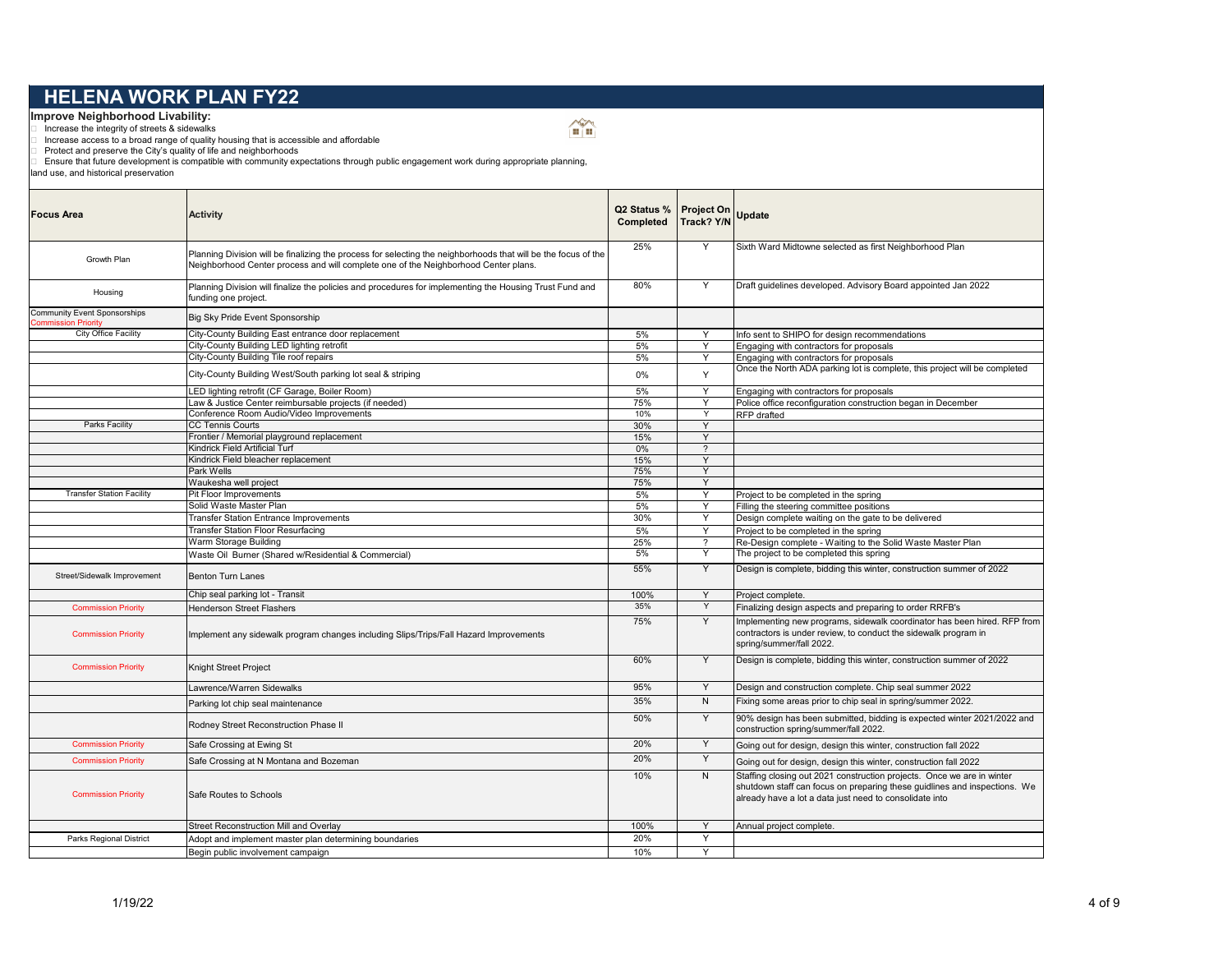**Improve Neighborhood Livability:**<br>□ Increase the integrity of streets & sidewalks

□ Increase access to a broad range of quality housing that is accessible and affordable<br>□ Protect and preserve the City's quality of life and neighborhoods<br>□ Ensure that future development is compatible with community exp

land use, and historical preservation

| <b>Focus Area</b>                            | <b>Activity</b>                                                                                                                                                                  | Q2 Status % Project On<br>Completed Track? Y/N |                          | <b>Update</b>                                                                                                                                                                                                      |
|----------------------------------------------|----------------------------------------------------------------------------------------------------------------------------------------------------------------------------------|------------------------------------------------|--------------------------|--------------------------------------------------------------------------------------------------------------------------------------------------------------------------------------------------------------------|
|                                              | City Commission involvement and strategic planning                                                                                                                               | 25%                                            | Y                        |                                                                                                                                                                                                                    |
|                                              | Contract with a consultant                                                                                                                                                       | 5%                                             | Y                        |                                                                                                                                                                                                                    |
|                                              | Steering Committee/working group with City/County Parks Board and involvement of School District, Fort<br>Harrison, Counties, Cities, Sports and User Groups                     | 5%                                             | Y                        |                                                                                                                                                                                                                    |
|                                              | Work with Helena Regional Sports Association and YMCA on support and partnership                                                                                                 | 75%                                            | N                        |                                                                                                                                                                                                                    |
| <b>Staff Capacity</b>                        | Hire part-time Volunteer Coordinator to assist with recruitment and placement in volunteer opportunities<br>including snowbusters and other citywide volunteering opportunities. | 100%                                           | Y                        |                                                                                                                                                                                                                    |
|                                              | Transition part-time Planner to full-time position.                                                                                                                              | 50%                                            | Y                        | Have to readvertise. Candidate withdrew due to housing issues                                                                                                                                                      |
|                                              | Hire 0.88 FTE Administrative Assistant III position to address gap in support due to reassignment of a<br>position to the Civic Center for event promotion needs.                | 100%                                           | Y                        | This position has been filled                                                                                                                                                                                      |
|                                              | Hire a Deputy Transportation Director to allow Director to focus on larger projects and improve systems.                                                                         | 100%                                           | Y                        | This position has been filled.                                                                                                                                                                                     |
|                                              | Hire two part-time Transit Operators to convert four on-call drivers to more reliable scheduled staff.                                                                           | 50%                                            | Y                        | The part-time positions were filled but in the time since, other drivers have<br>left. Currently there is one part-time and one full time position open. We will<br>be posting those positions in the near future. |
| Vehicle & Equipment Purchase/<br>Replacement | Semi-Tractor and Accessories                                                                                                                                                     | 5%                                             | Y                        |                                                                                                                                                                                                                    |
|                                              | Vehicle (Replace Unit 118)                                                                                                                                                       | 50%                                            | Y                        |                                                                                                                                                                                                                    |
|                                              | Replace Mail Vehicle                                                                                                                                                             | 50%                                            | Y                        | Vehicle was ordered in December                                                                                                                                                                                    |
|                                              | 6th Ward                                                                                                                                                                         |                                                | $\overline{\phantom{0}}$ |                                                                                                                                                                                                                    |
|                                              | Golf 2 Greens Mowers                                                                                                                                                             | 50%                                            | Y                        | Ordered - arrive in March                                                                                                                                                                                          |
|                                              | <b>Golf Utility Cart</b>                                                                                                                                                         | 5%                                             | Y                        | Detremining final purchase                                                                                                                                                                                         |
|                                              | <b>Golf Utility Cart</b>                                                                                                                                                         | 5%                                             | Y                        | Determining final purchase                                                                                                                                                                                         |
|                                              | Open Lands 1-ton Supercab                                                                                                                                                        | 50%                                            | Y                        | Ordered - unknown arrival                                                                                                                                                                                          |
|                                              | Open Lands 20,000 lb Trailer                                                                                                                                                     | 10%                                            | Y                        | To be purchased - spring                                                                                                                                                                                           |
|                                              | Open Lands Flatbed w/tool boxes                                                                                                                                                  | 10%                                            | Y                        | To be purchased - spring                                                                                                                                                                                           |
|                                              | Parks & Rec Ford 1/2 ton replacement                                                                                                                                             | 50%                                            | Y                        | Ordered - arrive spring                                                                                                                                                                                            |
|                                              | Parks & Rec Ford F350 dump truck                                                                                                                                                 | 50%                                            | Y                        | Ordered - arrive spring                                                                                                                                                                                            |
|                                              |                                                                                                                                                                                  | 37%                                            | 89%                      |                                                                                                                                                                                                                    |

 $\mathbb{C}$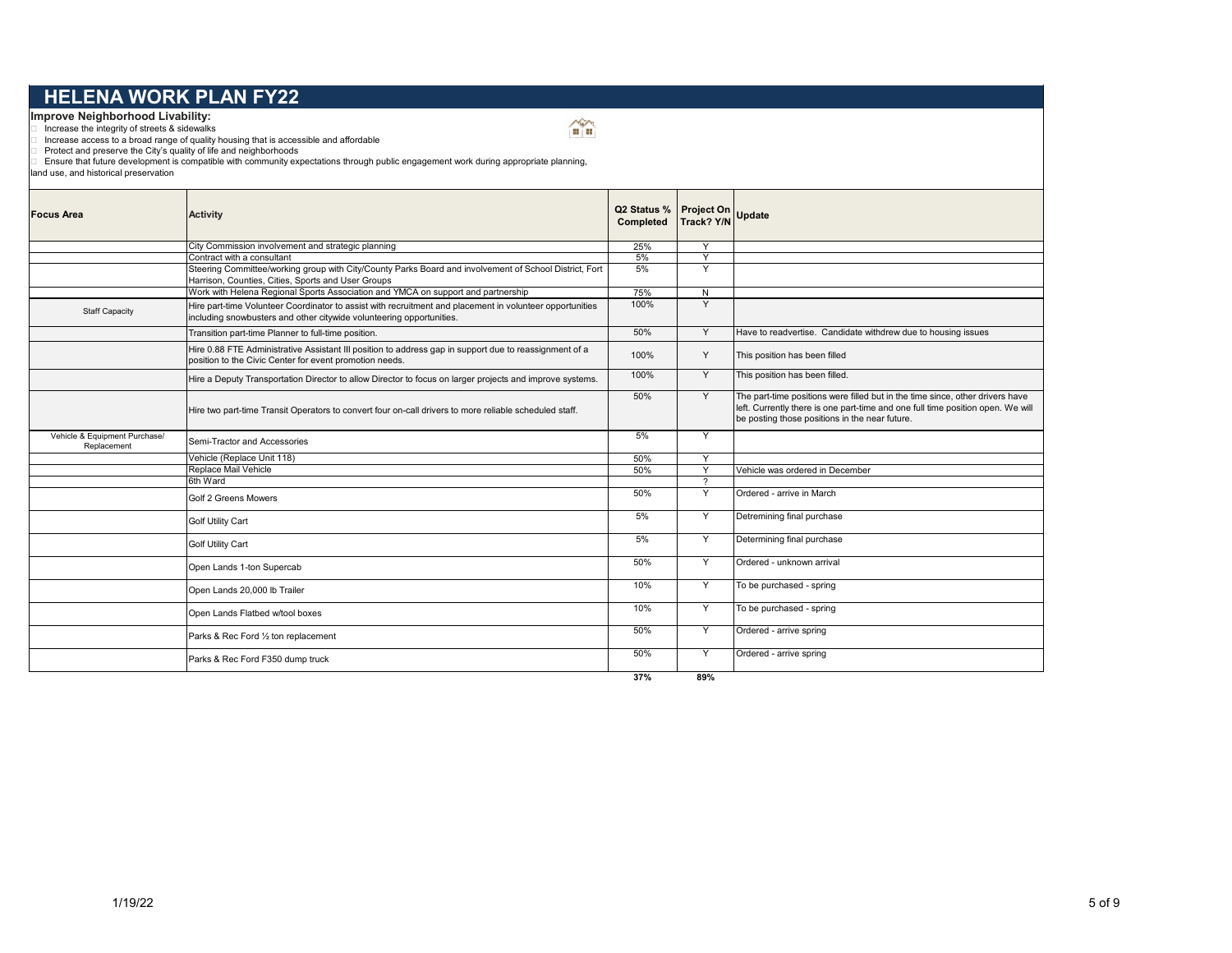#### **Promote Safe Community:**

□ Foster public trust and create a safer community.

 $\Box$  Increase the community's wildfire preparedness.

逧

| <b>Focus Area</b>                               | <b>Activity</b>                                                                                                                                                                                                                                            | Q2<br>Status %<br>Complete | <b>Project on</b><br>Track? Y/N | <b>Update</b>                                                                                                                                                                                                                                                                          |
|-------------------------------------------------|------------------------------------------------------------------------------------------------------------------------------------------------------------------------------------------------------------------------------------------------------------|----------------------------|---------------------------------|----------------------------------------------------------------------------------------------------------------------------------------------------------------------------------------------------------------------------------------------------------------------------------------|
| Records Management Efficiency                   | Digitization and prioritization of the City records project. The records management schedule for all city departments and<br>the corresponding processes will be revised with the assistance of the City Attorney and the records management<br>committee. | 30%                        | N                               | Currently in early roll out phase. Departments contine to work with Clerk's<br>office and External Software PM to move project forward. Progress has<br>slowed due to Commission Turnover and other office priorities. Should be<br>able prioritize following February boards training |
| <b>Emergency Preparedness and</b><br>Resiliency | Continue Fire Safe Helena                                                                                                                                                                                                                                  | 100%                       | Y                               | Ongoing                                                                                                                                                                                                                                                                                |
|                                                 | Expand the capabilities of the Fire Prevention Investigation and Education Bureau, to include the Wildland-Urban Interface<br>WUI), by hiring a Fire Inspector by 9/21.                                                                                    | 75%                        | Y                               | Inspector has been hired. Next steps are training and creating work plan<br>around WUI                                                                                                                                                                                                 |
|                                                 | Create a strategic plan to address the ESCI report recommendations by 1/23.                                                                                                                                                                                | 50%                        | Y                               | Awaiting stakeholder meetings and completed Master Plan                                                                                                                                                                                                                                |
|                                                 | Build a team of fire department personnel and City Manager to complete a work plan, to implement the ESCI report<br>ecommended changes by 1/23.                                                                                                            | 25%                        | Y                               | Awaiting stakeholder meetings and completed Master Plan                                                                                                                                                                                                                                |
|                                                 | Explore ways to reduce the risk associated with the WUI to include recommendations made by the ESCI review by 6/22.                                                                                                                                        | 25%                        | Y                               | Awaiting stakeholder meetings and completed Master Plan                                                                                                                                                                                                                                |
|                                                 | Request that Emergency Services Consulting Inc. (ESCI) work with stakeholders to complete another fire service review<br>by 10/21.                                                                                                                         | 75%                        | Y                               | Awaiting stakeholder meetings and completed Master Plan                                                                                                                                                                                                                                |
| <b>Court Process Efficiency</b>                 | Continue to educate defendants on their options for completing sentencing                                                                                                                                                                                  | 100%                       | Y                               | This will be a something that we will continue to work on everyday with each<br>new defendant in our court system.                                                                                                                                                                     |
|                                                 | Work on auditing all warrant files for accuracy, posting a current warrant list, and work with HPD for a warrant roundup                                                                                                                                   | 20%                        | Yes                             | This will be a something that we will continue to work on everyday with each<br>new warrant in our court system.                                                                                                                                                                       |
| <b>Police Operations</b>                        | Complete implementation of police reform working group recommendations.                                                                                                                                                                                    | 40%                        | Y                               | Three of five working groups have met. A new MOU for SROs is in the<br>process of being drafted. Chief Hagen made the recommendation to the<br>Commission on December 15 for a community response to mental health<br>rather than a police-first repsonse.                             |
|                                                 | Develop volunteer program and organize volunteers to work with the community on crime issues that do not require a<br>police response (abandoned vehicles, graffiti, walk in reports, etc.).                                                               | 75%                        | Y                               | A volunteer coordinator has been hired and has recruited several volunteers.<br>The program needs to be developed further to include a graffiti and abandoned<br>vehicle program.                                                                                                      |
|                                                 | Update policy and procedures using Lexipol.                                                                                                                                                                                                                | 60%                        | Y                               | Four out of five of the tiers have been drafted and are in final stages of review.<br>Need final review for the 4 tiers. Once final review is completed, then<br>implementation of new Policy program into the Department.                                                             |
|                                                 | Hire a project manager to guide us through selecting a new records management/computer aided dispatch center vendor<br>and software.                                                                                                                       | 25%                        | Y                               | The project manager has been hired. Kick off meeting has occurred. Next<br>meeting has been schduled in January 2022. Need to get Charter signed by<br>executive members.                                                                                                              |
| <b>Staff Capacity</b>                           | Hire Fire Inspector.                                                                                                                                                                                                                                       | 100%                       | Y                               | New Fire Inspector is on board                                                                                                                                                                                                                                                         |
|                                                 | Hire Records Supervisor / SVOR Coordinator to address increase in registered offenders.                                                                                                                                                                    | 95%                        | Y                               | The records supervisor has been hired. She has begun to complete all phases<br>of SVOR registration to include fingerprinting. She still needs to establish a<br>schedule for offenders to register and implement the state online registrations<br>system.                            |
|                                                 | Hire Urban Wildlife / Animal Control Officer to return the urban deer program. Increase animal control ordinance<br>enforcement.□                                                                                                                          | 90%                        | Y                               | Urban Wildlife / Animal Control Officer has been hired. Deer Culling has<br>begun. Has split duties with culling and ACO calls.                                                                                                                                                        |
|                                                 | Hire civilian volunteer coordinator                                                                                                                                                                                                                        | 100%                       | Y                               | Hired in July of 2021. Assisted with HPD Citizen Academy. Also has group of<br>volunteers assisting HPD.                                                                                                                                                                               |
| Vehicle & Equipment Purchase/<br>Replacement    | Bat 1                                                                                                                                                                                                                                                      | 75%                        | Y                               | Ordered with agreements signed by vendor and HFD                                                                                                                                                                                                                                       |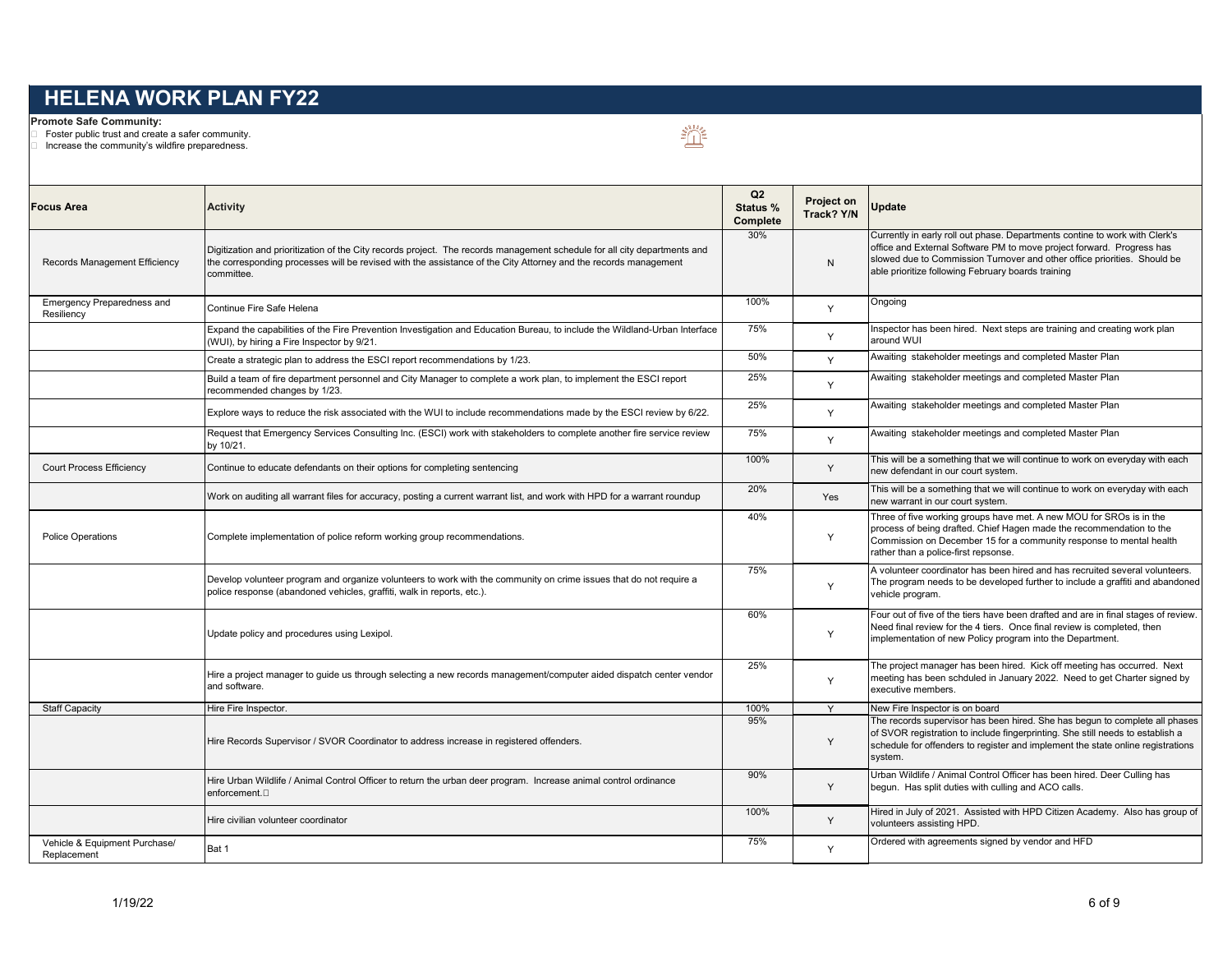#### **Promote Safe Community:**

Foster public trust and create a safer community.

Increase the community's wildfire preparedness.

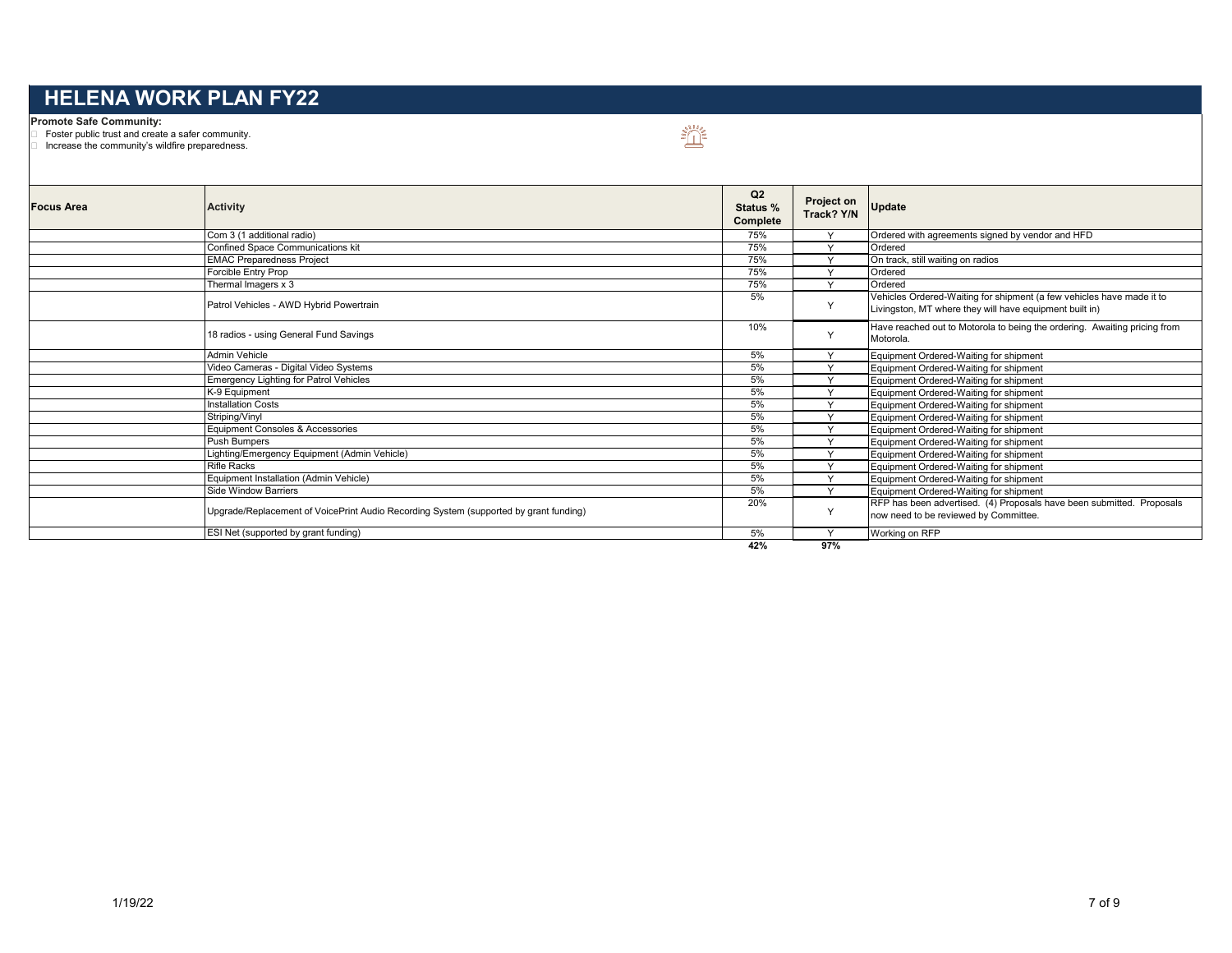**Other Commission or Operational Priorities**

| <b>Focus Area</b>                                          | <b>Activity</b>                                                                                                                                                                                                                                                                                                                                                                                                                                                                                                                                                         | Q <sub>2</sub><br>Status %<br>Complete | <b>Project On</b><br>Track? Y/N | Update                                                                                                                                                                                                                                                                                                                                                                                                                                                                                                                                                                                                                                       |
|------------------------------------------------------------|-------------------------------------------------------------------------------------------------------------------------------------------------------------------------------------------------------------------------------------------------------------------------------------------------------------------------------------------------------------------------------------------------------------------------------------------------------------------------------------------------------------------------------------------------------------------------|----------------------------------------|---------------------------------|----------------------------------------------------------------------------------------------------------------------------------------------------------------------------------------------------------------------------------------------------------------------------------------------------------------------------------------------------------------------------------------------------------------------------------------------------------------------------------------------------------------------------------------------------------------------------------------------------------------------------------------------|
| <b>Operational Efficiency</b>                              | M-Files software implement the wildly important goal                                                                                                                                                                                                                                                                                                                                                                                                                                                                                                                    | 20%                                    | Y                               | Progress on this project has been delayed due to staffing issues. Now that the<br>City Attorney's Office is at full staffing in the administrative positions, Office<br>Manager Kaufman will have more time to devote to M Files.                                                                                                                                                                                                                                                                                                                                                                                                            |
|                                                            | mplement a daily, weekly, and monthly scanning schedule which incorporates all clerks working on scanning and having goals set for<br>dates we wish to complete scanning.                                                                                                                                                                                                                                                                                                                                                                                               | 1%                                     | Y                               | We will continue to scan archived documents as court schedule allows                                                                                                                                                                                                                                                                                                                                                                                                                                                                                                                                                                         |
| <b>Public Access</b><br><b>Improvements</b>                | Continue the implementation of the online streaming and archival of the City Commission meetings. This includes the upgrade to the<br>Commission meeting rooms within the City-County building and working with the relevant departments to continue greater access to<br>the Commission and their meetings.                                                                                                                                                                                                                                                            | 35%                                    | N                               | The online meeting access has been implemented to the best of current<br>hardware and software capabilites. The Clerk's office will continue to work with<br>Facilities and ITS to complete an RFP for Media upgrades for all public<br>meeting rooms. YouTube channel content is continually being developed,<br>archived meetings are being added as time permits. Options for public<br>engagement with Commission are being explored in conjunction with PIO and<br>CM through alternative software and current infrastructure. Process<br>discussions with Commission are ongoing. No additional progress on this<br>since last report. |
| <b>Advisory Committee</b><br><b>Efficency Improvements</b> | Continue working on the revision of the City Boards and Committees system, instituting new administrative policies and governance<br>protocols to create a more efficient and effective advisory board system. The Office of the Commission work with the City Manager<br>and City Attorney, to identify outdated processes and inefficiencies in communication. The principles of the digitization and online<br>meetings, previously stated, can be applied to the advisory system to meet the demands of a more inclusive, transparent, and active<br>boards system. | 25%                                    | Y                               | The intial infrastructure of digitizing is being implemented. A tracking database<br>and share drive are being created for a single source of information and<br>communication for tracking of boards and committees. The governance<br>revision discussions are ongoing with the City Manager, City Attorney and<br>Clerk's office. Standardization of process will be reviewed with the<br>Commission once those discussions are complete. Boards training will begin<br>in conjunction with Commission onboarding in the new year.                                                                                                        |
| Staff Recruitment and<br>Retention Improvements            | Hire, train, and develop human resources staff.                                                                                                                                                                                                                                                                                                                                                                                                                                                                                                                         | 75%                                    | Y                               | Hired HR Generalist and HR Specialist who began work in mid-May. Continue<br>to evaluate HR priorities, workload, and staff strengths/expertise. Staff<br>continues to learn and understand the City's organizational structure,<br>departmental functions and responsibiltiies, policies, processes, culture,<br>SOPs, U contracts, personnel issues; benefit structure; etc.                                                                                                                                                                                                                                                               |
|                                                            | Analyze classification and compensation systems.                                                                                                                                                                                                                                                                                                                                                                                                                                                                                                                        | 20%                                    | Y                               | 1st Phase: Internal allignment/parity analysis underway throught discussions<br>with department directors and City Manager. Recommendations and budget<br>implications will be shared to Finance and City Manager by the end of Janaury,<br>2022.                                                                                                                                                                                                                                                                                                                                                                                            |
|                                                            | Evaluate employee benefits and insurance.                                                                                                                                                                                                                                                                                                                                                                                                                                                                                                                               | 85%%                                   | Y                               | Met with Ee Advisory Group; met with insurance broker; met with MMIA.<br>Currently conducting cost/premium structure analysis. Will continue to meet<br>with Ee Advisory Group to develop plan year recommendations.                                                                                                                                                                                                                                                                                                                                                                                                                         |
|                                                            | Develop compensation philosophy.                                                                                                                                                                                                                                                                                                                                                                                                                                                                                                                                        | 0%                                     | Y                               | Future initiative.                                                                                                                                                                                                                                                                                                                                                                                                                                                                                                                                                                                                                           |
|                                                            | Reinstate safety programs.                                                                                                                                                                                                                                                                                                                                                                                                                                                                                                                                              | 80%                                    | Υ                               | Safety Committee reinstated. Working to reintroduce regular safety training to<br>all staff.                                                                                                                                                                                                                                                                                                                                                                                                                                                                                                                                                 |
|                                                            | Develop employee recognition/awards programs.                                                                                                                                                                                                                                                                                                                                                                                                                                                                                                                           | 50%                                    | Y                               | Ee Recognition/appreciation events occured with each department over the<br>summer and into early fall. Will engage the Ee Advisory Group to develop<br>recognition award program.                                                                                                                                                                                                                                                                                                                                                                                                                                                           |
|                                                            | Develop Employee Advisory Group                                                                                                                                                                                                                                                                                                                                                                                                                                                                                                                                         | 100%                                   | Y                               | It has been a challenge to find common time for the members to meet on a regular<br>basis. Currently, the group is meeting on a monthly basis.                                                                                                                                                                                                                                                                                                                                                                                                                                                                                               |